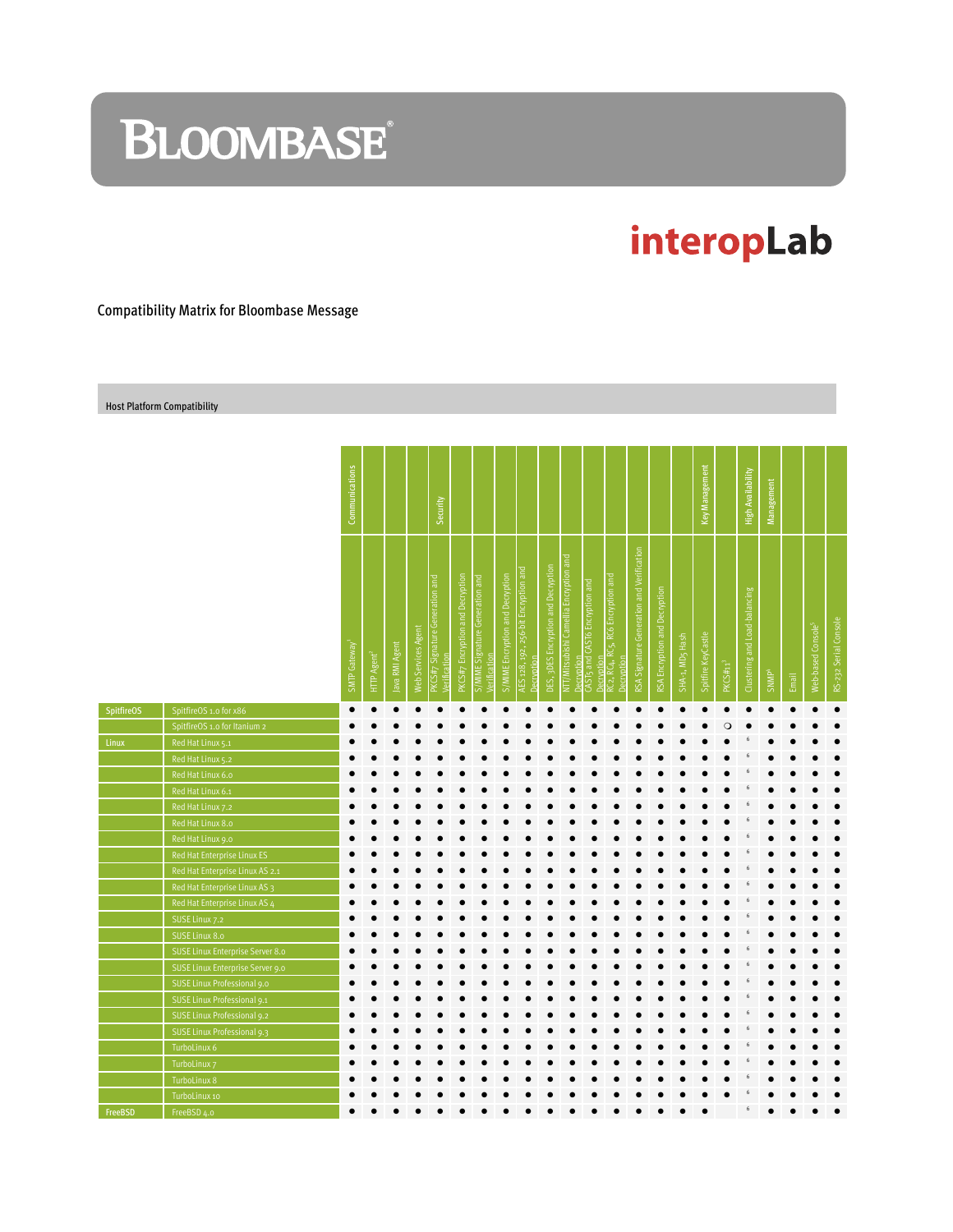# **BLOOMBASE**®

## interopLab

#### Compatibility Matrix for Bloombase Message

|                | FreeBSD 4.5                        |  |  |  |  |  |  |  |  |  |  |  |  |
|----------------|------------------------------------|--|--|--|--|--|--|--|--|--|--|--|--|
|                | FreeBSD 4.8                        |  |  |  |  |  |  |  |  |  |  |  |  |
|                | FreeBSD 5.1                        |  |  |  |  |  |  |  |  |  |  |  |  |
|                | FreeBSD <sub>5.3</sub>             |  |  |  |  |  |  |  |  |  |  |  |  |
| HP-UX          | HP-UX 11.0 on PA-RISC              |  |  |  |  |  |  |  |  |  |  |  |  |
|                | HP-UX 11iv1/11.11 on PA-RISC       |  |  |  |  |  |  |  |  |  |  |  |  |
|                | HP-UX 11iv2/11.23 on PA-RISC       |  |  |  |  |  |  |  |  |  |  |  |  |
|                | HP-UX 11iv1.6/11.22 on Itanium 2   |  |  |  |  |  |  |  |  |  |  |  |  |
|                | HP-UX 11iv2/11.23 on Itanium 2     |  |  |  |  |  |  |  |  |  |  |  |  |
| AIX            | AIX 5.1 on PowerPC                 |  |  |  |  |  |  |  |  |  |  |  |  |
|                | AIX 5.2 on PowerPC                 |  |  |  |  |  |  |  |  |  |  |  |  |
|                | AIX 5.3 on PowerPC                 |  |  |  |  |  |  |  |  |  |  |  |  |
| <b>Solaris</b> | Solaris 7 on SPARC                 |  |  |  |  |  |  |  |  |  |  |  |  |
|                | Solaris 8 on SPARC                 |  |  |  |  |  |  |  |  |  |  |  |  |
|                | Solaris 9 on SPARC                 |  |  |  |  |  |  |  |  |  |  |  |  |
|                | Solaris 10 on SPARC                |  |  |  |  |  |  |  |  |  |  |  |  |
|                | Solaris 7 on x86                   |  |  |  |  |  |  |  |  |  |  |  |  |
|                | Solaris 8 on x86                   |  |  |  |  |  |  |  |  |  |  |  |  |
|                | Solaris 9 on x86                   |  |  |  |  |  |  |  |  |  |  |  |  |
|                | Solaris 10 on x86                  |  |  |  |  |  |  |  |  |  |  |  |  |
| Tru64 UNIX     | Tru64 UNIX 4.0F/4.0G/5.1A on Alpha |  |  |  |  |  |  |  |  |  |  |  |  |
| <b>SCO</b>     | UnixWare 7.1.4 on x86              |  |  |  |  |  |  |  |  |  |  |  |  |
|                | OpenServer 6 on x86                |  |  |  |  |  |  |  |  |  |  |  |  |
| <b>OpenVMS</b> | OpenVMS 7.3-2 on Alpha             |  |  |  |  |  |  |  |  |  |  |  |  |
|                | OpenVMS 8.2-1 on Itanium 2         |  |  |  |  |  |  |  |  |  |  |  |  |
| Microsoft      | Windows 98/Me                      |  |  |  |  |  |  |  |  |  |  |  |  |
|                | <b>Windows NT</b>                  |  |  |  |  |  |  |  |  |  |  |  |  |
|                | Windows 2000                       |  |  |  |  |  |  |  |  |  |  |  |  |
|                | Windows XP                         |  |  |  |  |  |  |  |  |  |  |  |  |
|                | Windows 2003                       |  |  |  |  |  |  |  |  |  |  |  |  |
| Mac OS         | Mac OS X                           |  |  |  |  |  |  |  |  |  |  |  |  |

Legend:

|           | indicates the item is fully supported currently                                  |
|-----------|----------------------------------------------------------------------------------|
|           | indicates the item is not supported currently                                    |
|           | indicates the item is under development and will be incorporated in next release |
| Comments: |                                                                                  |

Spitfire Message Security Server has no hardware dependencies

Notes:

1 Spitfire Messaging Security Server running in gateway mode to encrypt, decrypt, sign and verify email messages on-the-fly. Recommended configuration for commercial messaging servers and hosted messaging services

2 Spitfire Messaging Security Server running in agent mode for messaging applications integration